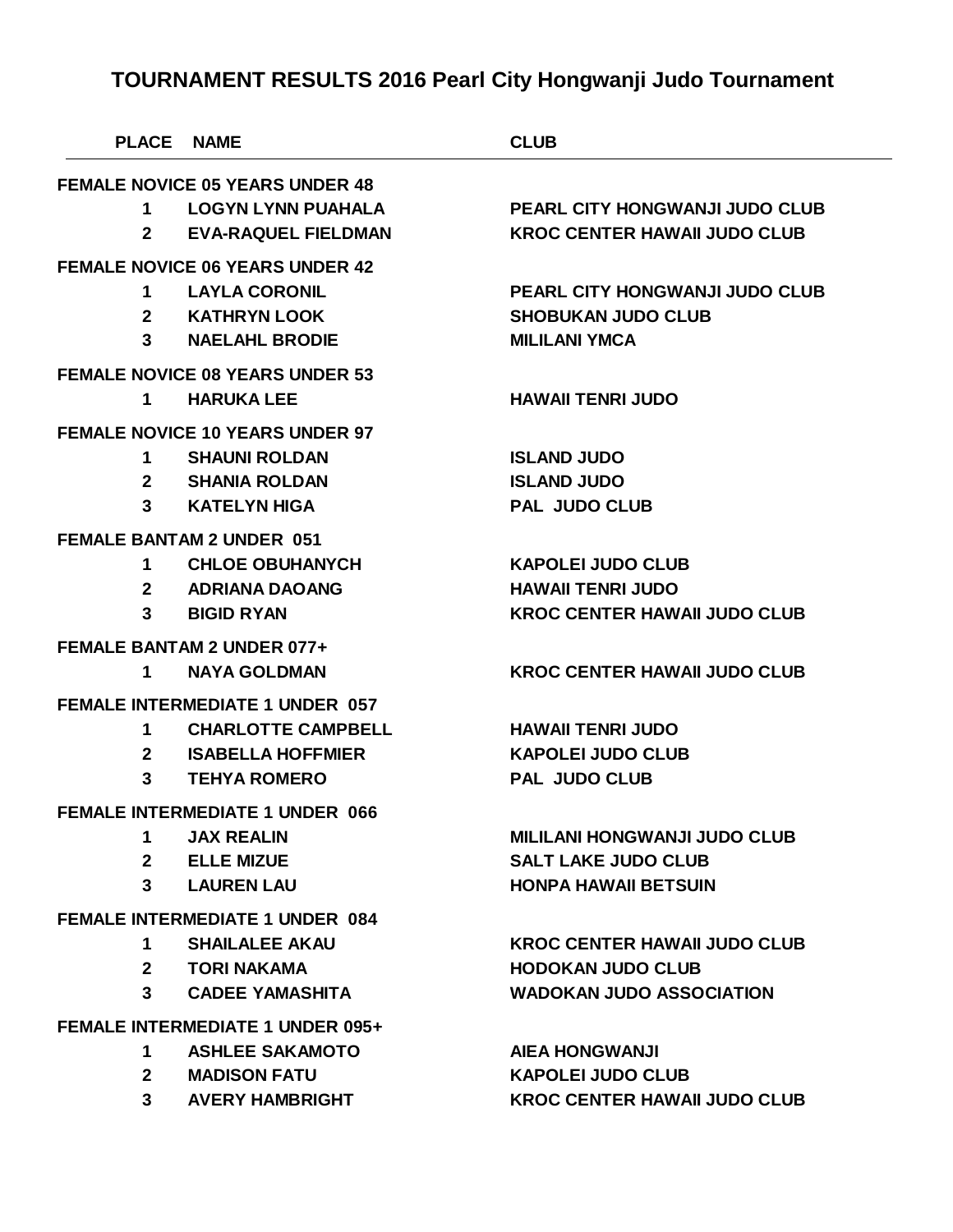| <b>PLACE</b>                           | <b>NAME</b>                            | <b>CLUB</b>                           |  |  |
|----------------------------------------|----------------------------------------|---------------------------------------|--|--|
| <b>FEMALE INTERMEDIATE 2 UNDER 068</b> |                                        |                                       |  |  |
| 1                                      | <b>ANGELINA DAOANG</b>                 | <b>HAWAII TENRI JUDO</b>              |  |  |
| $\mathbf{2}$                           | <b>AKIKO REYES</b>                     | <b>HAWAII JUDO ACADEMY</b>            |  |  |
| 3                                      | <b>ERIN HIKIJI</b>                     | <b>MILILANI HONGWANJI JUDO CLUB</b>   |  |  |
| <b>FEMALE INTERMEDIATE 2 UNDER 075</b> |                                        |                                       |  |  |
| 1                                      | <b>SAMANTHA IHA</b>                    | <b>SALT LAKE JUDO CLUB</b>            |  |  |
| $\mathbf{2}$                           | <b>AERIN DIAS</b>                      | <b>MAKIKI SEIDOKAN JUDO CLUB</b>      |  |  |
| 3                                      | <b>MADISON LAU</b>                     | <b>HONPA HAWAII BETSUIN</b>           |  |  |
|                                        | <b>FEMALE INTERMEDIATE 2 UNDER 084</b> |                                       |  |  |
| 1                                      | <b>DYLAN CASTELLANO</b>                | <b>MILILANI HONGWANJI JUDO CLUB</b>   |  |  |
| $\mathbf{2}$                           | <b>ANGELINA CALPITO</b>                | <b>PEARL CITY HONGWANJI JUDO CLUB</b> |  |  |
| 3                                      | <b>STAR ILDEFONSO</b>                  | <b>ISLAND JUDO</b>                    |  |  |
|                                        | <b>FEMALE INTERMEDIATE 2 UNDER 092</b> |                                       |  |  |
| 1                                      | <b>ALIYA TAKANO</b>                    | <b>MILILANI HONGWANJI JUDO CLUB</b>   |  |  |
| $\mathbf{2}$                           | <b>ANNABELLA GAMBITO</b>               | <b>SHOBUKAN JUDO CLUB</b>             |  |  |
| 3                                      | <b>JACIE SAKAINO</b>                   | <b>ISLAND JUDO</b>                    |  |  |
|                                        | <b>FEMALE INTERMEDIATE 2 UNDER 106</b> |                                       |  |  |
| 1                                      | <b>TARYN TITCOMB</b>                   | <b>PEARL CITY HONGWANJI JUDO CLUB</b> |  |  |
| $\mathbf{2}$                           | <b>KAILENE TANJI-SEKI</b>              | <b>AIEA HONGWANJI</b>                 |  |  |
| 3                                      | <b>MANDY TANAKA</b>                    | <b>AIEA HONGWANJI</b>                 |  |  |
|                                        | <b>FEMALE INTERMEDIATE 2 UNDER 117</b> |                                       |  |  |
| 1                                      | <b>SHELBY SOMA</b>                     | <b>ISLAND JUDO</b>                    |  |  |
| $\mathbf{2}$                           | <b>RACHEL OSHITA</b>                   | <b>ISLAND JUDO</b>                    |  |  |
| 3                                      | <b>KAYLYNN HASHIRO</b>                 | <b>BOYS AND GIRLS CLUB</b>            |  |  |
| <b>FEMALE JUVENILE A UNDER 097</b>     |                                        |                                       |  |  |
| $\mathbf 1$                            | <b>KAYCIE TANIMOTO</b>                 | <b>PEARL CITY HONGWANJI JUDO CLUB</b> |  |  |
|                                        | 2 MAYA ASANO                           | <b>LEEWARD JUDO CLUB</b>              |  |  |
| 3                                      | <b>RACHEL ISHIGAKI</b>                 | <b>PEARL CITY HONGWANJI JUDO CLUB</b> |  |  |
| <b>MALE NOVICE 07 YEARS UNDER 45</b>   |                                        |                                       |  |  |
| 1.                                     | <b>ADONIS CAPOROZ</b>                  | <b>PEARL CITY HONGWANJI JUDO CLUB</b> |  |  |
| $\mathbf{2}$                           | <b>RYDER TAGAMI</b>                    | <b>HAWAII TENRI JUDO</b>              |  |  |
| <b>MALE NOVICE 07 YEARS UNDER 54</b>   |                                        |                                       |  |  |
| 1.                                     | <b>AYDEN KANNO</b>                     | <b>MILILANI HONGWANJI JUDO CLUB</b>   |  |  |
| $2^{\sim}$                             | <b>TELDYN BRODIE</b>                   | <b>MILILANI YMCA</b>                  |  |  |
|                                        |                                        |                                       |  |  |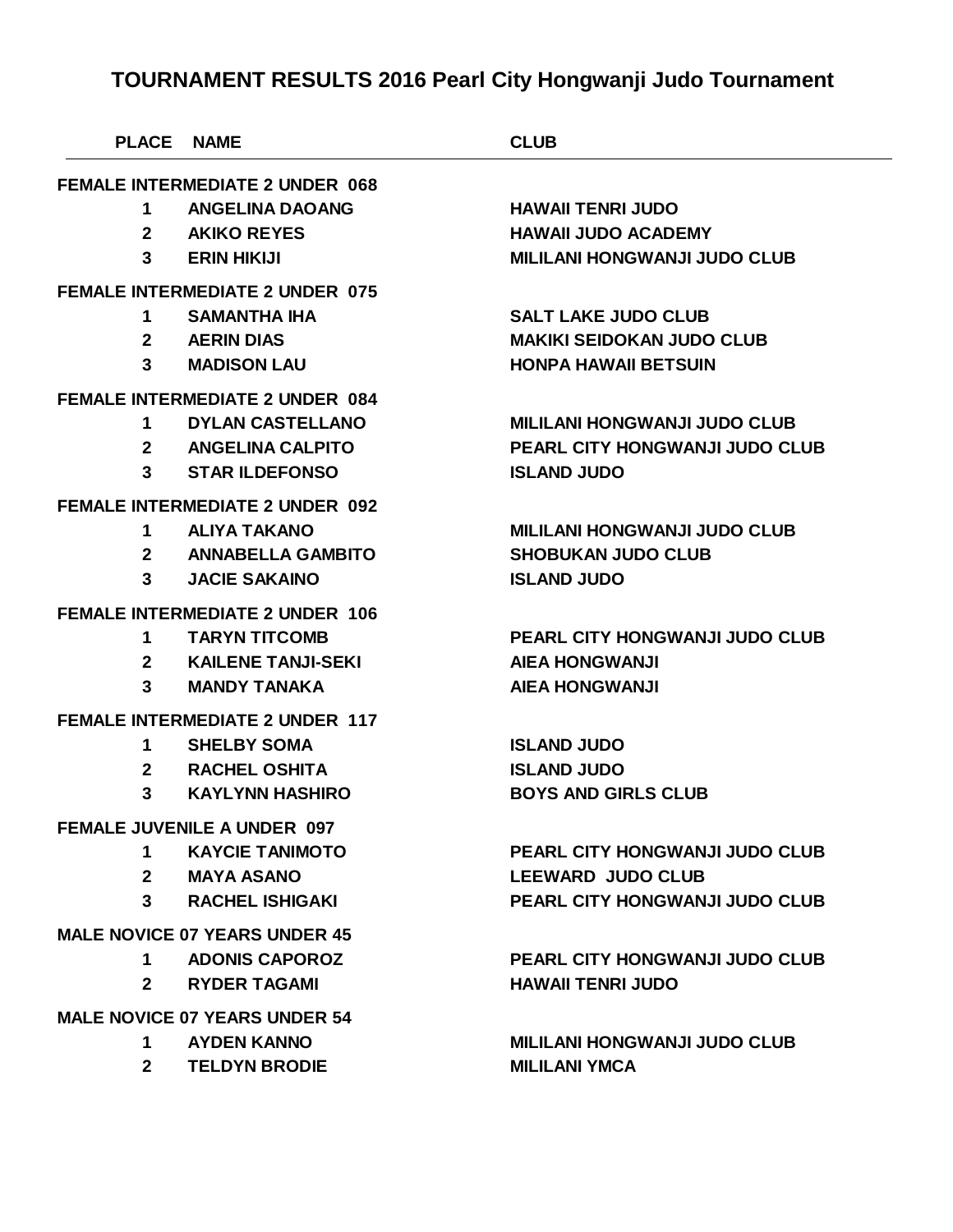| <b>PLACE NAME</b>                    |                                      | <b>CLUB</b>                           |  |  |
|--------------------------------------|--------------------------------------|---------------------------------------|--|--|
|                                      | <b>MALE NOVICE 08 YEARS UNDER 81</b> |                                       |  |  |
| 1                                    | <b>JOSEPH OSHITA</b>                 | <b>ISLAND JUDO</b>                    |  |  |
| $\mathbf{2}$                         | <b>BRAYDEN IBERA</b>                 | <b>HAWAII TENRI JUDO</b>              |  |  |
|                                      | <b>MALE NOVICE 09 YEARS UNDER 57</b> |                                       |  |  |
| 1.                                   | <b>BRAEDEN HERESA</b>                | <b>PEARL CITY HONGWANJI JUDO CLUB</b> |  |  |
| $\mathbf{2}$                         | <b>STANLEY OKIMOTO</b>               | <b>HAWAII TENRI JUDO</b>              |  |  |
| 3                                    | <b>GABRIEL TYAU</b>                  | <b>MILILANI YMCA</b>                  |  |  |
|                                      | <b>MALE NOVICE 09 YEARS UNDER 64</b> |                                       |  |  |
| 1                                    | KEONAKAI MARKS                       | <b>HAWAII TENRI JUDO</b>              |  |  |
| $2^{\circ}$                          | <b>DYLAN FRIEDMAN</b>                | <b>AIEA HONGWANJI</b>                 |  |  |
| <b>MALE BANTAM 1 UNDER 051</b>       |                                      |                                       |  |  |
| 1                                    | <b>JESSE KASHIWABARA</b>             | <b>HAWAII JUDO ACADEMY</b>            |  |  |
| $2^{\circ}$                          | <b>JAMES ODAGIRI</b>                 | <b>AIEA HONGWANJI</b>                 |  |  |
| 3                                    | <b>RYLEE SAKAMOTO</b>                | <b>AIEA HONGWANJI</b>                 |  |  |
| <b>MALE BANTAM 2 UNDER 051</b>       |                                      |                                       |  |  |
| 1                                    | <b>ELLIOT CHAI</b>                   | <b>PEARL CITY HONGWANJI JUDO CLUB</b> |  |  |
| 2 <sup>1</sup>                       | <b>IRVING BICOY III</b>              | <b>KAPOLEI JUDO CLUB</b>              |  |  |
| 3                                    | <b>BRAYDEN NAKAMURA</b>              | <b>MILILANI HONGWANJI JUDO CLUB</b>   |  |  |
| <b>MALE BANTAM 2 UNDER 059</b>       |                                      |                                       |  |  |
| 1                                    | <b>WYATT LEE</b>                     | <b>SHOBUKAN JUDO CLUB</b>             |  |  |
| $\mathbf{2}$                         | <b>MARQUEZ MELLOR</b>                | <b>HAWAII TENRI JUDO</b>              |  |  |
| 3                                    | <b>ROBERT BROWN</b>                  | <b>KROC CENTER HAWAII JUDO CLUB</b>   |  |  |
| <b>MALE BANTAM 2 UNDER 068</b>       |                                      |                                       |  |  |
| 1                                    | <b>HUNTER FUJIKAWA</b>               | <b>SALT LAKE JUDO CLUB</b>            |  |  |
| $\mathbf{2}$                         | <b>CAMERON RAMOS</b>                 | <b>MILILANI HONGWANJI JUDO CLUB</b>   |  |  |
| $3^{\circ}$                          | <b>ELI MIZUE</b>                     | <b>SALT LAKE JUDO CLUB</b>            |  |  |
| <b>MALE BANTAM 2 UNDER 077</b>       |                                      |                                       |  |  |
| 1                                    | <b>NICHOLAS NISHIMURA</b>            | <b>LEEWARD JUDO CLUB</b>              |  |  |
| $\mathbf{2}$                         | <b>TROY BURKETT-MOLLER</b>           | <b>KROC CENTER HAWAII JUDO CLUB</b>   |  |  |
|                                      |                                      |                                       |  |  |
| <b>MALE INTERMEDIATE 1 UNDER 057</b> |                                      |                                       |  |  |
| 1.                                   | <b>KODY TANIMOTO</b>                 | <b>PEARL CITY HONGWANJI JUDO CLUB</b> |  |  |
| $\mathbf{2}$                         | <b>LANDON IMAMURA</b>                | PEARL CITY HONGWANJI JUDO CLUB        |  |  |

**HAYDEN MENDOZA PEARL CITY HONGWANJI JUDO CLUB**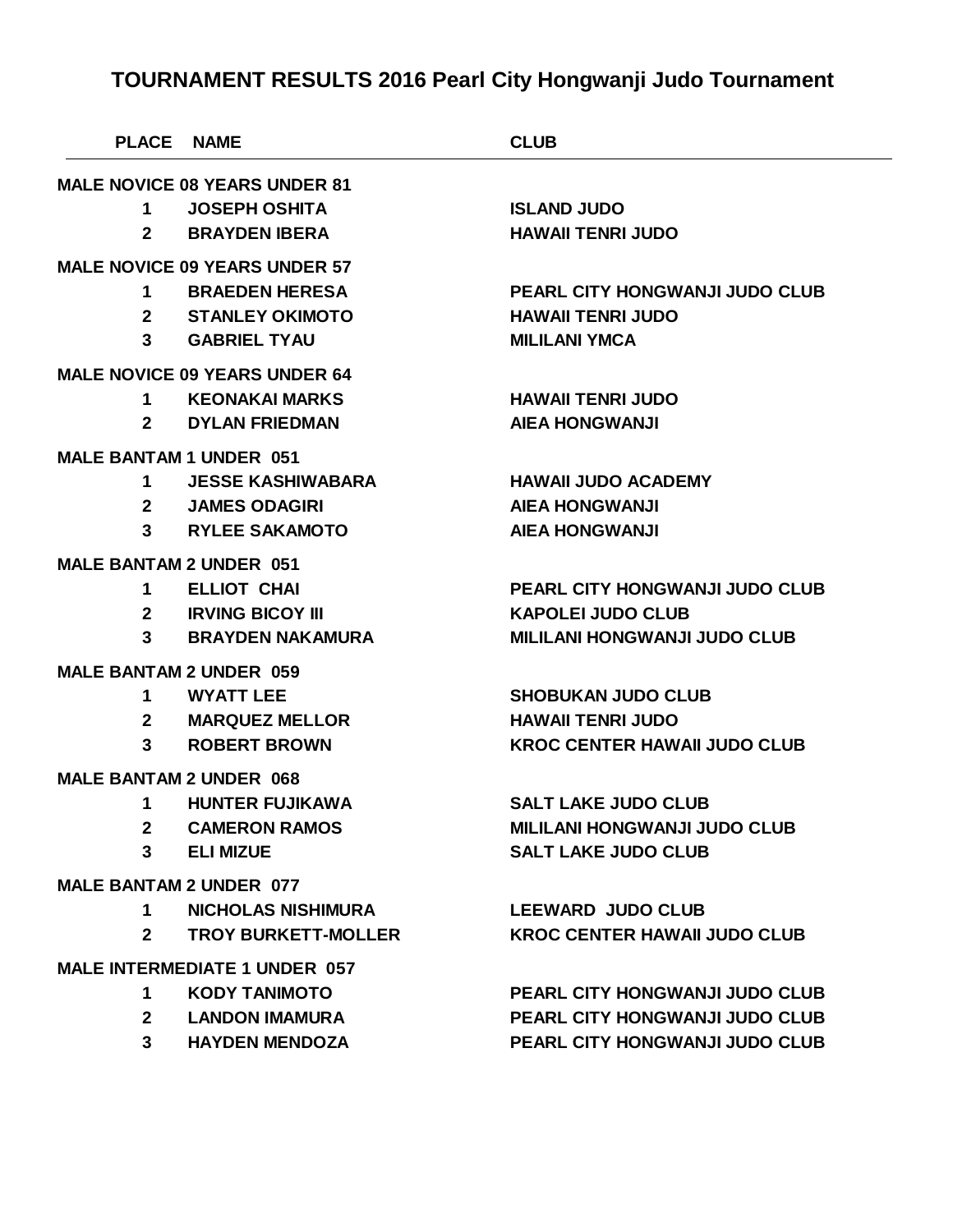| <b>PLACE</b>                          | <b>NAME</b>                          | <b>CLUB</b>                           |  |  |
|---------------------------------------|--------------------------------------|---------------------------------------|--|--|
|                                       | <b>MALE INTERMEDIATE 1 UNDER 066</b> |                                       |  |  |
| 1                                     | <b>KAI JULIANO</b>                   | <b>PEARL CITY HONGWANJI JUDO CLUB</b> |  |  |
| $\mathbf{2}$                          | <b>THOR GUERRERO</b>                 | <b>HAWAII JUDO ACADEMY</b>            |  |  |
| 3                                     | <b>KOU HIROHATA</b>                  | <b>PEARL CITY HONGWANJI JUDO CLUB</b> |  |  |
|                                       | <b>MALE INTERMEDIATE 1 UNDER 075</b> |                                       |  |  |
| 1                                     | <b>DARIEUS PAVAO</b>                 | <b>PEARL CITY HONGWANJI JUDO CLUB</b> |  |  |
| $\overline{2}$                        | <b>ANTONY GAMBITO</b>                | <b>SHOBUKAN JUDO CLUB</b>             |  |  |
| $\mathbf{3}$                          | <b>NIKOLAUS SCHNEIDER</b>            | <b>MILILANI HONGWANJI JUDO CLUB</b>   |  |  |
|                                       | <b>MALE INTERMEDIATE 1 UNDER 084</b> |                                       |  |  |
| 1                                     | <b>XANDER EROLIN</b>                 | <b>MILILANI HONGWANJI JUDO CLUB</b>   |  |  |
| $\mathbf{2}$                          | <b>DENIS CRUZ</b>                    | <b>WADOKAN JUDO ASSOCIATION</b>       |  |  |
| 3                                     | <b>EVYNNE NISHIMURA</b>              | <b>MILILANI HONGWANJI JUDO CLUB</b>   |  |  |
|                                       | <b>MALE INTERMEDIATE 2 UNDER 068</b> |                                       |  |  |
| 1                                     | <b>KAMAKANI HAMASAKI</b>             | <b>PEARL CITY HONGWANJI JUDO CLUB</b> |  |  |
| $\mathbf{2}$                          | <b>NOA FRASCO</b>                    | <b>AIEA HONGWANJI</b>                 |  |  |
| 3                                     | <b>GUY JULIANO</b>                   | <b>PEARL CITY HONGWANJI JUDO CLUB</b> |  |  |
|                                       | <b>MALE INTERMEDIATE 2 UNDER 075</b> |                                       |  |  |
| 1                                     | <b>BRAD YAMASHITA</b>                | <b>HODOKAN JUDO CLUB</b>              |  |  |
| $\mathbf{2}$                          | <b>RILEY PUAHALA</b>                 | <b>PEARL CITY HONGWANJI JUDO CLUB</b> |  |  |
| 3                                     | <b>BRENDAN SEKULICH</b>              | <b>SHOBUKAN JUDO CLUB</b>             |  |  |
|                                       | <b>MALE INTERMEDIATE 2 UNDER 084</b> |                                       |  |  |
| 1                                     | <b>MATTHEW NAKAMA</b>                | <b>HODOKAN JUDO CLUB</b>              |  |  |
| $\mathbf{2}$                          | <b>CHANCE GARCIA</b>                 | <b>ISLAND JUDO</b>                    |  |  |
| 3                                     | <b>JIMMY NG</b>                      | <b>HODOKAN JUDO CLUB</b>              |  |  |
| <b>MALE INTERMEDIATE 2 UNDER 106</b>  |                                      |                                       |  |  |
| 1.                                    | <b>AYDEN CORONIL</b>                 | <b>PEARL CITY HONGWANJI JUDO CLUB</b> |  |  |
| $\mathbf{2}$                          | DREDDIN VILLAPANDO                   | <b>PEARL CITY HONGWANJI JUDO CLUB</b> |  |  |
| $\mathbf{3}$                          | <b>SAGE MAHI</b>                     | <b>PAL JUDO CLUB</b>                  |  |  |
| <b>MALE INTERMEDIATE 2 UNDER 117</b>  |                                      |                                       |  |  |
| 1.                                    | <b>MATTHEW YADAO</b>                 | <b>SHOBUKAN JUDO CLUB</b>             |  |  |
| $\mathbf{2}$                          | <b>CODY YAMASHITA</b>                | <b>WADOKAN JUDO ASSOCIATION</b>       |  |  |
| <b>MALE INTERMEDIATE 2 UNDER 117+</b> |                                      |                                       |  |  |
| 1.                                    | <b>RODSTAN SALANGDRON</b>            | <b>KAPOLEI JUDO CLUB</b>              |  |  |
| $\mathbf{2}$                          | <b>ANDREAS SCHNEIDER</b>             | <b>MILILANI HONGWANJI JUDO CLUB</b>   |  |  |
| 3 <sup>1</sup>                        | <b>FUJINO COLBY</b>                  | <b>HONPA HAWAII BETSUIN</b>           |  |  |
|                                       |                                      |                                       |  |  |